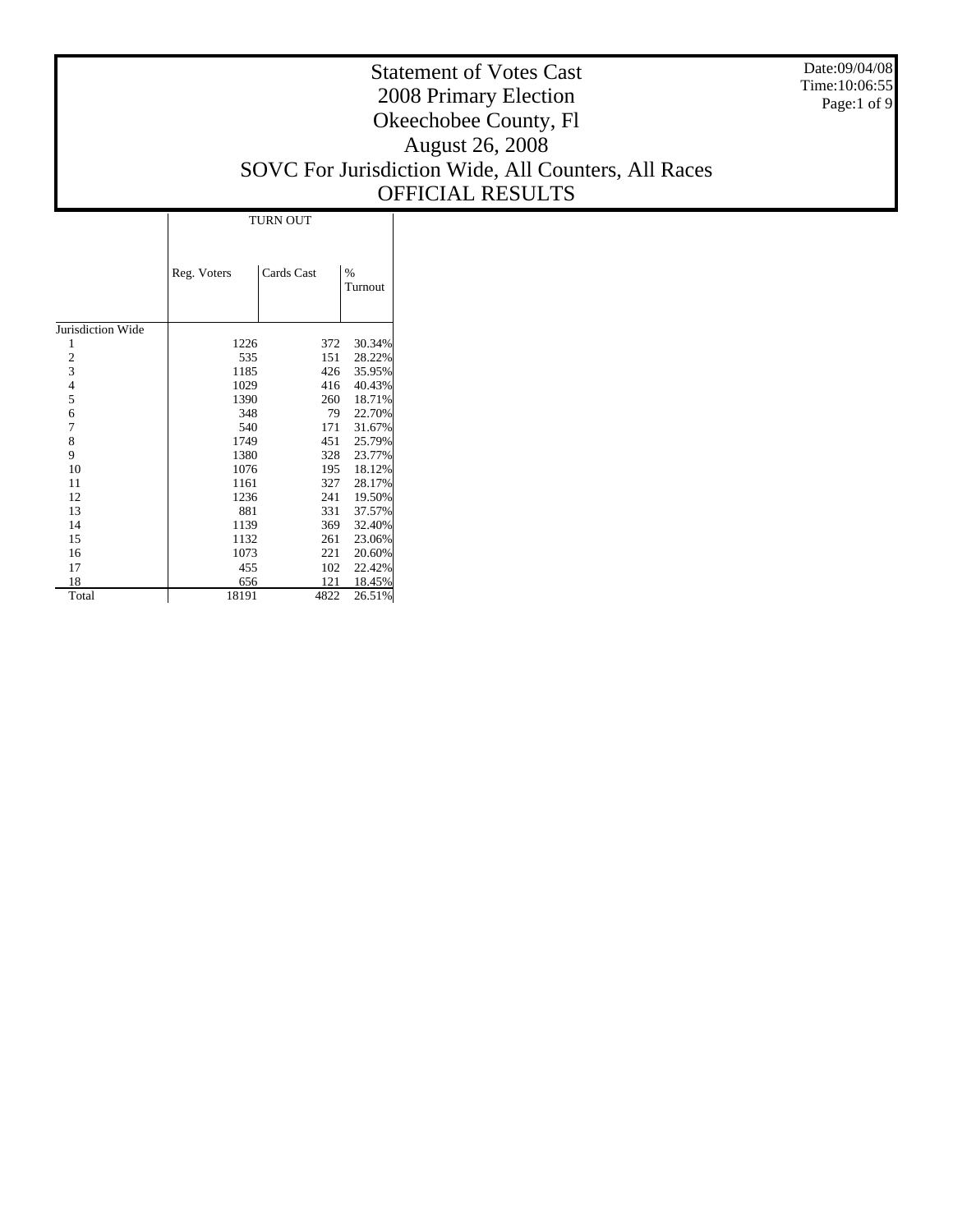Date:09/04/08 Time:10:06:55 Page:2 of 9

|                   |             | $Congress16-Rep$ |                    |                     |        |                  |        |                   |        |  |  |  |  |
|-------------------|-------------|------------------|--------------------|---------------------|--------|------------------|--------|-------------------|--------|--|--|--|--|
|                   | Reg. Voters | Times<br>Counted | <b>Total Votes</b> | Gayle Harrell (REP) |        | Tom Rooney (REP) |        | Hal Valeche (REP) |        |  |  |  |  |
| Jurisdiction Wide |             |                  |                    |                     |        |                  |        |                   |        |  |  |  |  |
|                   | 396         | 108              | 102                | 28                  | 27.45% | 41               | 40.20% | 33                | 32.35% |  |  |  |  |
| $\mathbf{2}$      | 163         | 53               | 51                 | 15                  | 29.41% | 17               | 33.33% | 19                | 37.25% |  |  |  |  |
| 3                 | 416         | 172              | 164                | 30                  | 18.29% | 67               | 40.85% | 67                | 40.85% |  |  |  |  |
|                   | 315         | 127              | 120                | 31                  | 25.83% | 48               | 40.00% | 41                | 34.17% |  |  |  |  |
| 5                 | 534         | 112              | 109                | 31                  | 28.44% | 31               | 28.44% | 47                | 43.12% |  |  |  |  |
| 6                 | 85          | 23               | 21                 | 6                   | 28.57% | 10               | 47.62% | 5                 | 23.81% |  |  |  |  |
| 7                 | 210         | 67               | 61                 | 17                  | 27.87% | 28               | 45.90% | 16                | 26.23% |  |  |  |  |
| 8                 | 631         | 185              | 178                | 37                  | 20.79% | 64               | 35.96% | 77                | 43.26% |  |  |  |  |
| 9                 | 421         | 118              | 112                | 30                  | 26.79% | 47               | 41.96% | 35                | 31.25% |  |  |  |  |
| 10                | 413         | 88               | 85                 | 17                  | 20.00% | 36               | 42.35% | 32                | 37.65% |  |  |  |  |
| 11                | 404         | 129              | 124                | 26                  | 20.97% | 52               | 41.94% | 46                | 37.10% |  |  |  |  |
| 12                | 351         | 87               | 82                 | 21                  | 25.61% | 28               | 34.15% | 33                | 40.24% |  |  |  |  |
| 13                | 268         | 106              | 102                | 27                  | 26.47% | 44               | 43.14% | 31                | 30.39% |  |  |  |  |
| 14                | 366         | 124              | 121                | 34                  | 28.10% | 39               | 32.23% | 48                | 39.67% |  |  |  |  |
| 15                | 369         | 102              | 99                 | 27                  | 27.27% | 40               | 40.40% | 32                | 32.32% |  |  |  |  |
| 16                | 266         | 75               | 73                 | 18                  | 24.66% | 25               | 34.25% | 30                | 41.10% |  |  |  |  |
| 17                | 89          | 20               | 18                 | 3                   | 16.67% | 6                | 33.33% | 9                 | 50.00% |  |  |  |  |
| 18                | 90          | 18               | 17                 |                     | 29.41% | 3                | 17.65% | 9                 | 52.94% |  |  |  |  |
| Total             | 5787        | 1714             | 1639               | 403                 | 24.59% | 626              | 38.19% | 610               | 37.22% |  |  |  |  |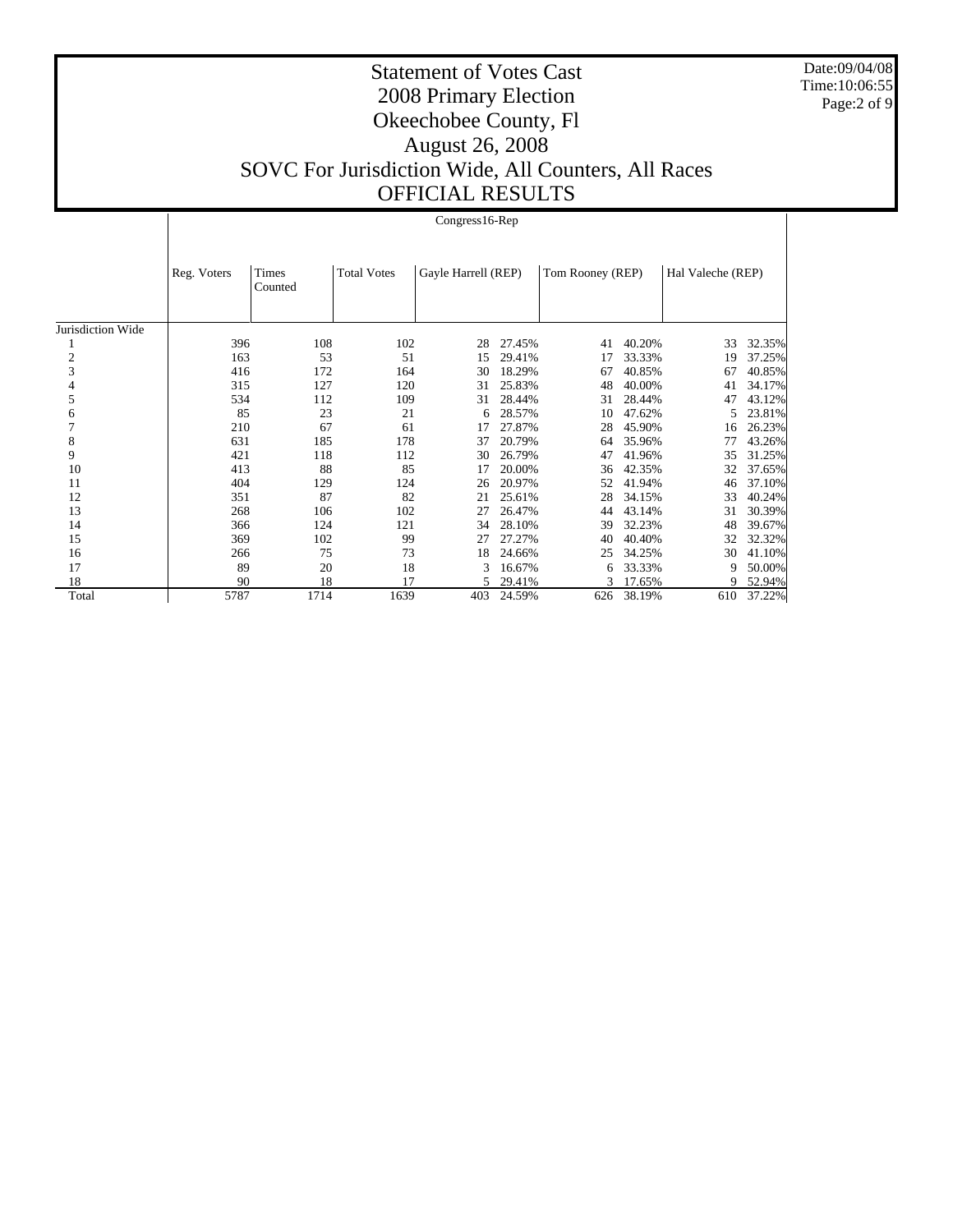Date:09/04/08 Time:10:06:55 Page: 3 of 9

|                   |             | StRep78-UPCDem   |                    |       |        |                                           |        |                    |        |  |  |  |
|-------------------|-------------|------------------|--------------------|-------|--------|-------------------------------------------|--------|--------------------|--------|--|--|--|
|                   | Reg. Voters | Times<br>Counted | <b>Total Votes</b> | (DEM) |        | KevinGreensteinRader   Steve Nichol (DEM) |        | Steve Perman (DEM) |        |  |  |  |
| Jurisdiction Wide |             |                  |                    |       |        |                                           |        |                    |        |  |  |  |
|                   |             |                  |                    |       |        |                                           |        |                    |        |  |  |  |
|                   |             |                  |                    |       |        |                                           |        |                    |        |  |  |  |
|                   |             |                  |                    |       |        |                                           |        |                    |        |  |  |  |
|                   |             |                  |                    |       |        |                                           |        |                    |        |  |  |  |
|                   | 1390        | 260              | 213                | 52    | 24.41% | 90                                        | 42.25% | 71                 | 33.33% |  |  |  |
|                   | 348         | 79               | 57                 | 17    | 29.82% | 28                                        | 49.12% | 12                 | 21.05% |  |  |  |
|                   | 540         | 171              | 130                | 33    | 25.38% | 56                                        | 43.08% | 41                 | 31.54% |  |  |  |
|                   |             |                  |                    |       |        |                                           |        |                    |        |  |  |  |
| 9                 | 1380        | 328              | 264                | 77    | 29.17% | 125                                       | 47.35% | 62                 | 23.48% |  |  |  |
| 10                |             |                  |                    |       |        |                                           |        |                    |        |  |  |  |
| 11                |             |                  |                    |       |        |                                           |        |                    |        |  |  |  |
| 12                |             |                  |                    |       |        |                                           |        |                    |        |  |  |  |
| 13                |             |                  |                    |       |        |                                           |        |                    |        |  |  |  |
| 14                |             |                  |                    |       |        |                                           |        |                    |        |  |  |  |
| 15                |             |                  |                    |       |        |                                           |        |                    |        |  |  |  |
| 16                |             |                  |                    |       |        |                                           |        |                    |        |  |  |  |
| 17                |             |                  |                    |       |        |                                           |        |                    |        |  |  |  |
| 18                | 656         | 121              | 107                | 31    | 28.97% | 40                                        | 37.38% | 36                 | 33.64% |  |  |  |
| Total             | 4314        | 959              | 771                | 210   | 27.24% | 339                                       | 43.97% | 222                | 28.79% |  |  |  |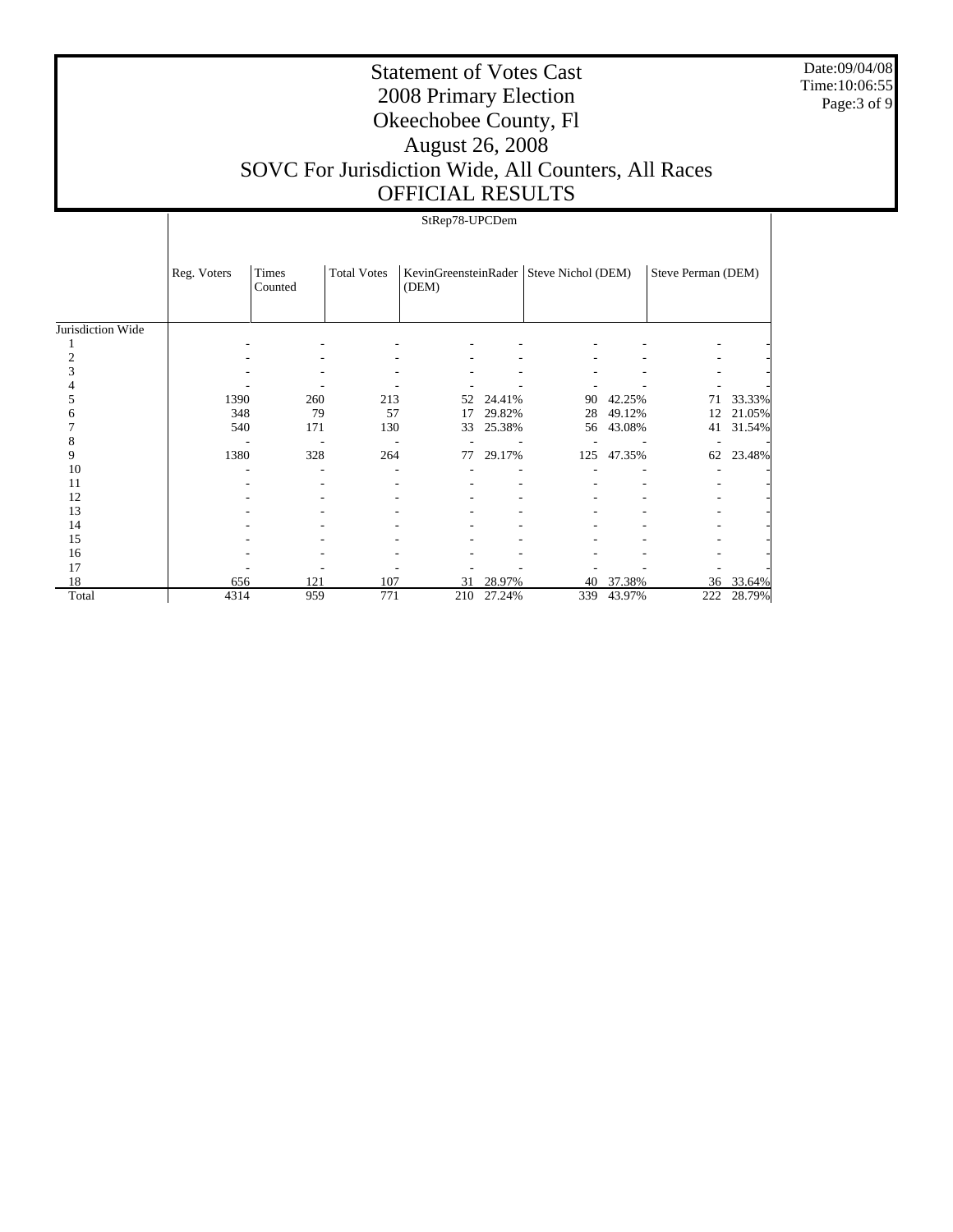Date:09/04/08 Time:10:06:55 Page:4 of 9

# Statement of Votes Cast 2008 Primary Election Okeechobee County, Fl August 26, 2008 SOVC For Jurisdiction Wide, All Counters, All Races OFFICIAL RESULTS

Sheriff-UPCRep

|                   | Reg. Voters | Times<br>Counted | <b>Total Votes</b> | Tom Levins (REP) |        | Paul C. May (REP) |        |
|-------------------|-------------|------------------|--------------------|------------------|--------|-------------------|--------|
| Jurisdiction Wide |             |                  |                    |                  |        |                   |        |
|                   | 1226        | 372              | 370                | 58               | 15.68% | 312               | 84.32% |
| $\overline{c}$    | 535         | 151              | 151                | 30               | 19.87% | 121               | 80.13% |
| 3                 | 1185        | 426              | 425                | 89               | 20.94% | 336               | 79.06% |
| 4                 | 1029        | 416              | 416                | 76               | 18.27% | 340               | 81.73% |
| 5                 | 1390        | 260              | 257                | 46               | 17.90% | 211               | 82.10% |
| 6                 | 348         | 79               | 77                 | 20               | 25.97% | 57                | 74.03% |
| 7                 | 540         | 171              | 171                | 39               | 22.81% | 132               | 77.19% |
| 8                 | 1749        | 451              | 448                | 78               | 17.41% | 370               | 82.59% |
| 9                 | 1380        | 328              | 325                | 59               | 18.15% | 266               | 81.85% |
| 10                | 1076        | 195              | 190                | 37               | 19.47% | 153               | 80.53% |
| 11                | 1161        | 327              | 326                | 70               | 21.47% | 256               | 78.53% |
| 12                | 1236        | 241              | 241                | 46               | 19.09% | 195               | 80.91% |
| 13                | 881         | 331              | 331                | 67               | 20.24% | 264               | 79.76% |
| 14                | 1139        | 369              | 366                | 107              | 29.23% | 259               | 70.77% |
| 15                | 1132        | 261              | 259                | 58               | 22.39% | 201               | 77.61% |
| 16                | 1073        | 221              | 219                | 44               | 20.09% | 175               | 79.91% |
| 17                | 455         | 102              | 101                | 25               | 24.75% | 76                | 75.25% |
| 18                | 656         | 121              | 118                | 23               | 19.49% | 95                | 80.51% |
| Total             | 18191       | 4822             | 4791               | 972              | 20.29% | 3819              | 79.71% |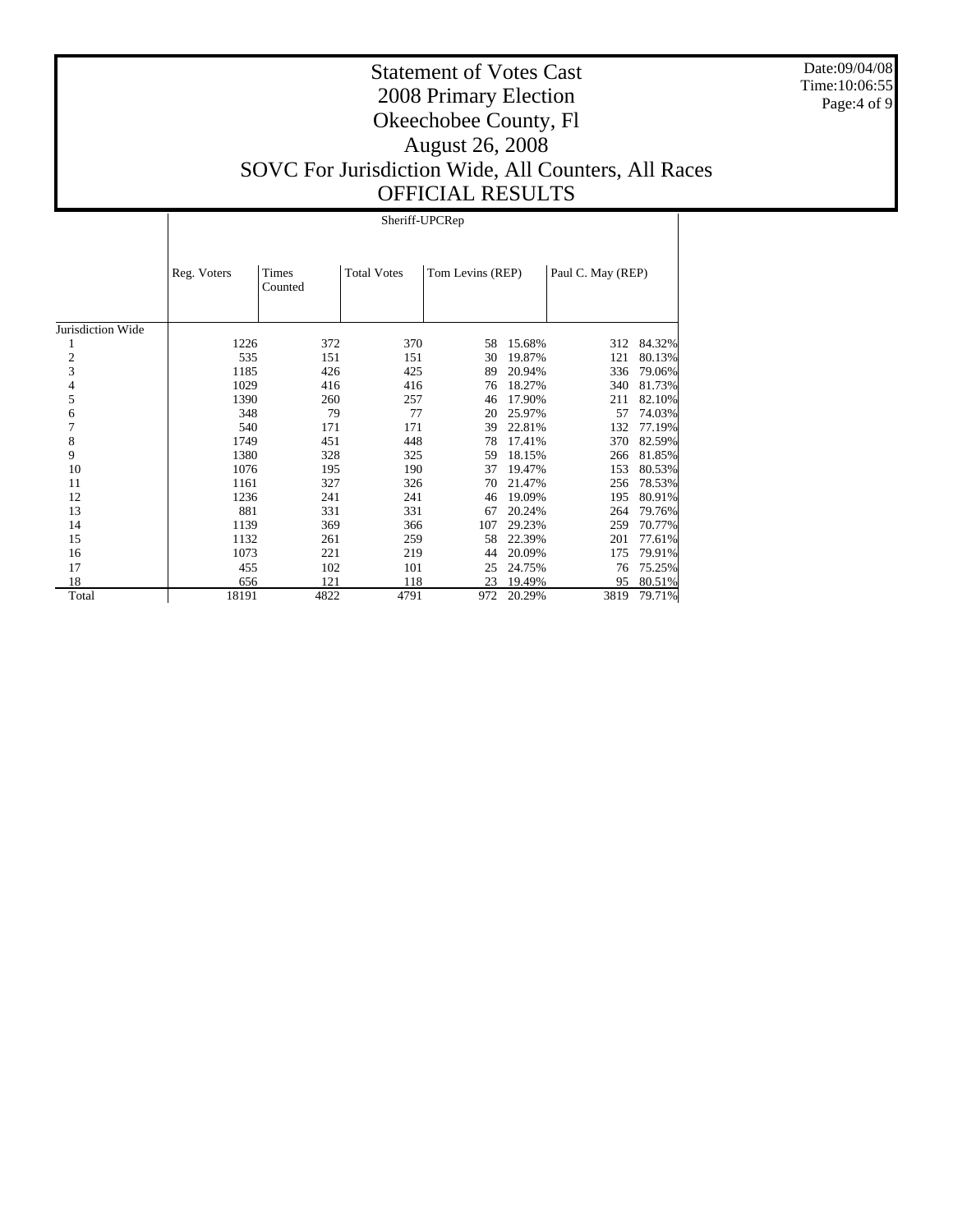Date:09/04/08 Time:10:06:55 Page:5 of 9

# Statement of Votes Cast 2008 Primary Election Okeechobee County, Fl August 26, 2008 SOVC For Jurisdiction Wide, All Counters, All Races OFFICIAL RESULTS

#### CC1-UPCDem

|                   | Reg. Voters | Times   | <b>Total Votes</b> | Phil Baughman (DEM) |        | Ray R. Domer (DEM) |        |
|-------------------|-------------|---------|--------------------|---------------------|--------|--------------------|--------|
|                   |             | Counted |                    |                     |        |                    |        |
|                   |             |         |                    |                     |        |                    |        |
|                   |             |         |                    |                     |        |                    |        |
| Jurisdiction Wide |             |         |                    |                     |        |                    |        |
| 1                 | 1226        | 372     | 367                | 128                 | 34.88% | 239                | 65.12% |
| $\mathbf{2}$      | 535         | 151     | 147                | 62                  | 42.18% | 85                 | 57.82% |
| 3                 | 1185        | 426     | 422                | 171                 | 40.52% | 251                | 59.48% |
| 4                 | 1029        | 416     | 409                | 157                 | 38.39% | 252                | 61.61% |
| 5                 | 1390        | 260     | 247                | 110                 | 44.53% | 137                | 55.47% |
| 6                 | 348         | 79      | 79                 | 45                  | 56.96% | 34                 | 43.04% |
| 7                 | 540         | 171     | 167                | 53                  | 31.74% | 114                | 68.26% |
| 8                 | 1749        | 451     | 429                | 200                 | 46.62% | 229                | 53.38% |
| 9                 | 1380        | 328     | 318                | 132                 | 41.51% | 186                | 58.49% |
| 10                | 1076        | 195     | 179                | 88                  | 49.16% | 91                 | 50.84% |
| 11                | 1161        | 327     | 306                | 151                 | 49.35% | 155                | 50.65% |
| 12                | 1236        | 241     | 234                | 102                 | 43.59% | 132                | 56.41% |
| 13                | 881         | 331     | 329                | 153                 | 46.50% | 176                | 53.50% |
| 14                | 1139        | 369     | 365                | 153                 | 41.92% | 212                | 58.08% |
| 15                | 1132        | 261     | 251                | 118                 | 47.01% | 133                | 52.99% |
| 16                | 1073        | 221     | 212                | 107                 | 50.47% | 105                | 49.53% |
| 17                | 455         | 102     | 102                | 39                  | 38.24% | 63                 | 61.76% |
| 18                | 656         | 121     | 118                | 37                  | 31.36% | 81                 | 68.64% |
| Total             | 18191       | 4822    | 4681               | 2006                | 42.85% | 2675               | 57.15% |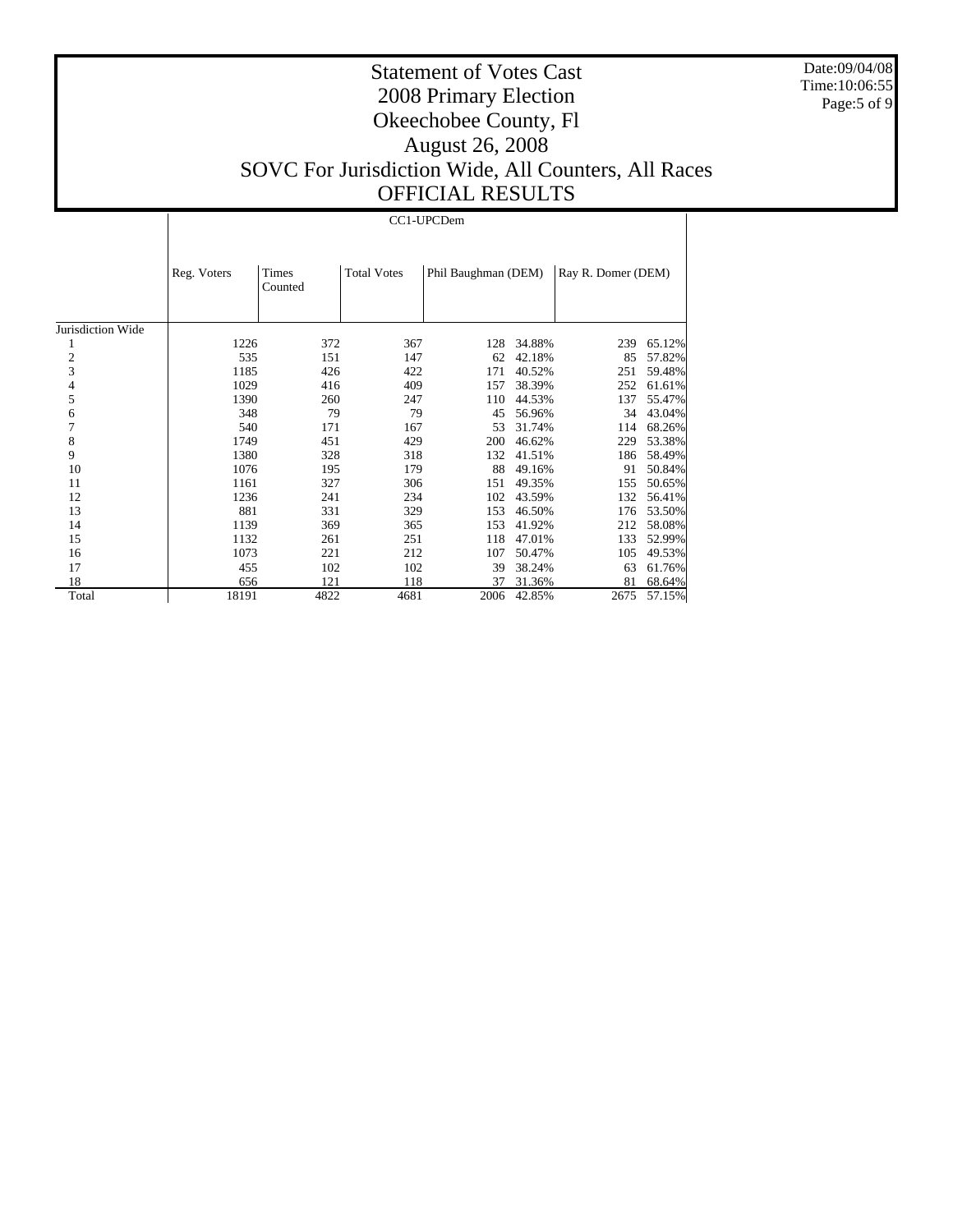Date:09/04/08 Time:10:06:55 Page:6 of 9

# Statement of Votes Cast 2008 Primary Election Okeechobee County, Fl August 26, 2008 SOVC For Jurisdiction Wide, All Counters, All Races OFFICIAL RESULTS

StCmtmnRep

|                   | Reg. Voters | Times<br>Counted | <b>Total Votes</b> | Joe Arnold (REP) |        | Jim Lynch (REP) |        |
|-------------------|-------------|------------------|--------------------|------------------|--------|-----------------|--------|
| Jurisdiction Wide |             |                  |                    |                  |        |                 |        |
| 1                 | 396         | 108              | 94                 | 79               | 84.04% | 15              | 15.96% |
| $\boldsymbol{2}$  | 163         | 53               | 49                 | 36               | 73.47% | 13              | 26.53% |
| 3                 | 416         | 172              | 161                | 128              | 79.50% | 33              | 20.50% |
| 4                 | 315         | 127              | 120                | 91               | 75.83% | 29              | 24.17% |
| 5                 | 534         | 112              | 104                | 70               | 67.31% | 34              | 32.69% |
| 6                 | 85          | 23               | 19                 | 14               | 73.68% | 5               | 26.32% |
| $\boldsymbol{7}$  | 210         | 67               | 64                 | 54               | 84.38% | 10              | 15.63% |
| 8                 | 631         | 185              | 166                | 116              | 69.88% | 50              | 30.12% |
| 9                 | 421         | 118              | 108                | 75               | 69.44% | 33              | 30.56% |
| 10                | 413         | 88               | 76                 | 49               | 64.47% | 27              | 35.53% |
| 11                | 404         | 129              | 120                | 86               | 71.67% | 34              | 28.33% |
| 12                | 351         | 87               | 72                 | 50               | 69.44% | 22              | 30.56% |
| 13                | 268         | 106              | 102                | 75               | 73.53% | 27              | 26.47% |
| 14                | 366         | 124              | 119                | 82               | 68.91% | 37              | 31.09% |
| 15                | 369         | 102              | 96                 | 73               | 76.04% | 23              | 23.96% |
| 16                | 266         | 75               | 72                 | 52               | 72.22% | 20              | 27.78% |
| 17                | 89          | 20               | 19                 | 16               | 84.21% | 3               | 15.79% |
| 18                | 90          | 18               | 16                 | 14               | 87.50% |                 | 12.50% |
| Total             | 5787        | 1714             | 1577               | 1160             | 73.56% | 417             | 26.44% |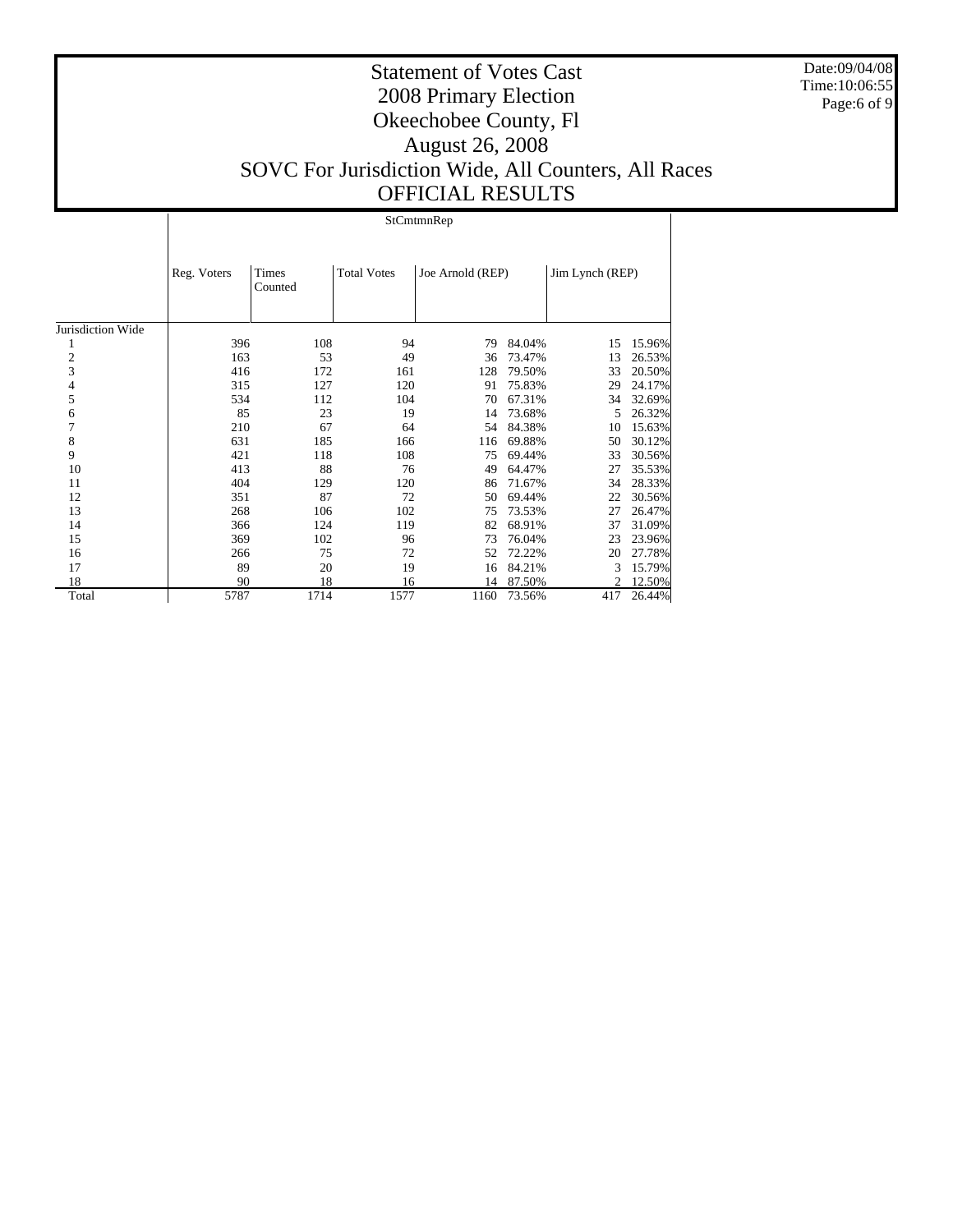Date:09/04/08 Time:10:06:55 Page:7 of 9

# Statement of Votes Cast 2008 Primary Election Okeechobee County, Fl August 26, 2008 SOVC For Jurisdiction Wide, All Counters, All Races OFFICIAL RESULTS

StCmtwmnRep

|                   | Reg. Voters | Times<br>Counted | <b>Total Votes</b> | Melissa Arnold (REP) |        | Diane Lynch (REP) |        |
|-------------------|-------------|------------------|--------------------|----------------------|--------|-------------------|--------|
|                   |             |                  |                    |                      |        |                   |        |
| Jurisdiction Wide |             |                  |                    |                      |        |                   |        |
| 1                 | 396         | 108              | 88                 | 63                   | 71.59% | 25                | 28.41% |
| $\overline{c}$    | 163         | 53               | 49                 | 33                   | 67.35% | 16                | 32.65% |
| 3                 | 416         | 172              | 155                | 114                  | 73.55% | 41                | 26.45% |
| 4                 | 315         | 127              | 120                | 83                   | 69.17% | 37                | 30.83% |
| 5                 | 534         | 112              | 103                | 67                   | 65.05% | 36                | 34.95% |
| 6                 | 85          | 23               | 18                 | 13                   | 72.22% | 5                 | 27.78% |
| 7                 | 210         | 67               | 59                 | 42                   | 71.19% | 17                | 28.81% |
| 8                 | 631         | 185              | 163                | 113                  | 69.33% | 50                | 30.67% |
| 9                 | 421         | 118              | 106                | 64                   | 60.38% | 42                | 39.62% |
| 10                | 413         | 88               | 72                 | 51                   | 70.83% | 21                | 29.17% |
| 11                | 404         | 129              | 116                | 67                   | 57.76% | 49                | 42.24% |
| 12                | 351         | 87               | 70                 | 48                   | 68.57% | 22                | 31.43% |
| 13                | 268         | 106              | 99                 | 68                   | 68.69% | 31                | 31.31% |
| 14                | 366         | 124              | 116                | 83                   | 71.55% | 33                | 28.45% |
| 15                | 369         | 102              | 92                 | 54                   | 58.70% | 38                | 41.30% |
| 16                | 266         | 75               | 71                 | 55                   | 77.46% | 16                | 22.54% |
| 17                | 89          | 20               | 19                 | 11                   | 57.89% | 8                 | 42.11% |
| 18                | 90          | 18               | 15                 | 9                    | 60.00% | 6                 | 40.00% |
| Total             | 5787        | 1714             | 1531               | 1038                 | 67.80% | 493               | 32.20% |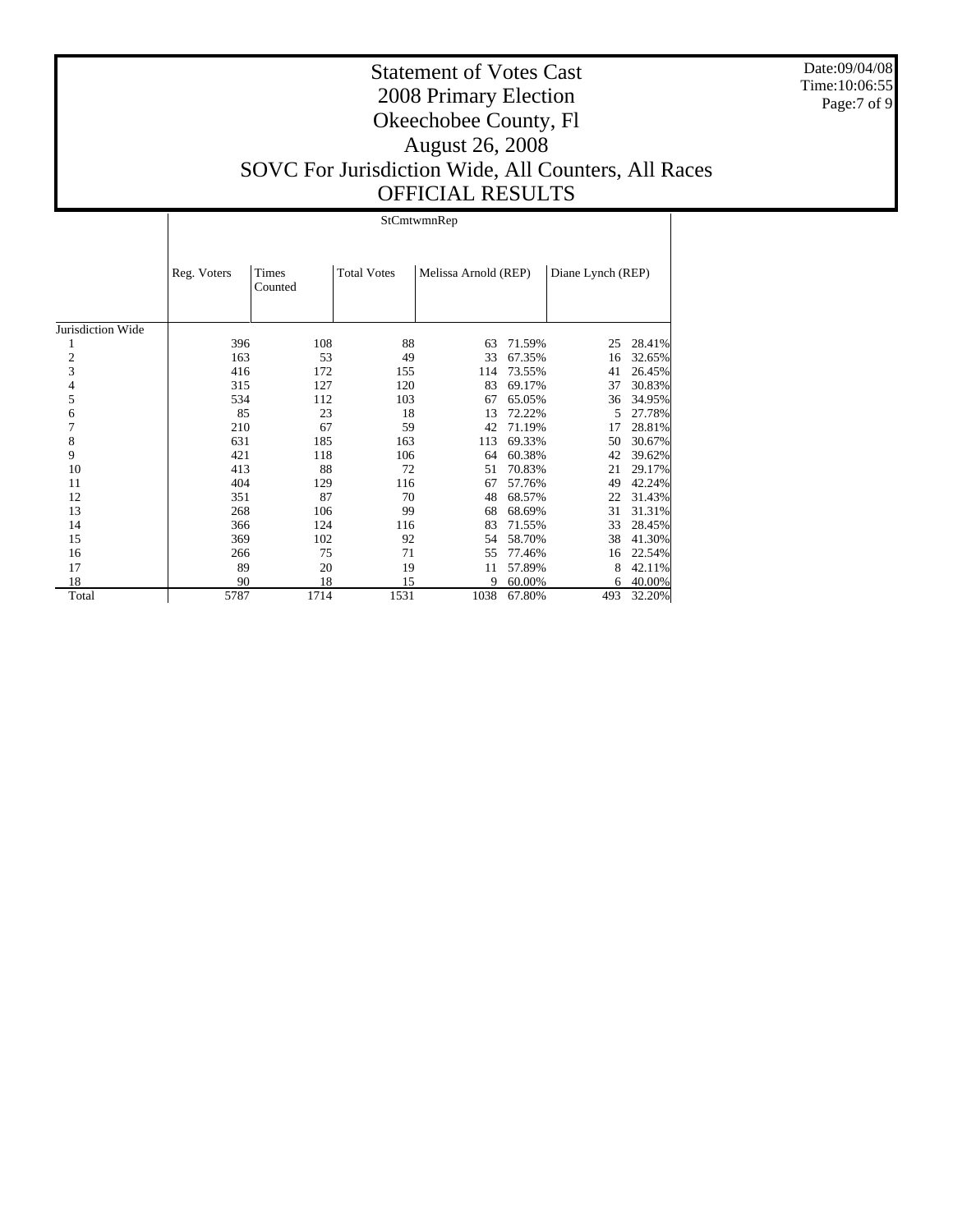Date:09/04/08 Time:10:06:55 Page:8 of 9

|                   | Pr5CmtwmnDem |                  |                    |                        |           |                     |        |  |  |  |
|-------------------|--------------|------------------|--------------------|------------------------|-----------|---------------------|--------|--|--|--|
|                   | Reg. Voters  | Times<br>Counted | <b>Total Votes</b> | Dee Dee Cates<br>(DEM) |           | Colleen Frost (DEM) |        |  |  |  |
| Jurisdiction Wide |              |                  |                    |                        |           |                     |        |  |  |  |
|                   |              |                  |                    |                        |           |                     |        |  |  |  |
| $\overline{c}$    |              |                  |                    |                        |           |                     |        |  |  |  |
| 3                 |              |                  |                    |                        |           |                     |        |  |  |  |
|                   |              |                  |                    |                        |           |                     |        |  |  |  |
| 5                 | 685          | 131              | 117                |                        | 54 46.15% | 63                  | 53.85% |  |  |  |
| 6                 |              |                  |                    |                        |           |                     |        |  |  |  |
|                   |              |                  |                    |                        |           |                     |        |  |  |  |
| 8                 |              |                  |                    |                        |           |                     |        |  |  |  |
| 9                 |              |                  |                    |                        |           |                     |        |  |  |  |
| 10                |              |                  |                    |                        |           |                     |        |  |  |  |
| 11                |              |                  |                    |                        |           |                     |        |  |  |  |
| 12                |              |                  |                    |                        |           |                     |        |  |  |  |
| 13                |              |                  |                    |                        |           |                     |        |  |  |  |
| 14                |              |                  |                    |                        |           |                     |        |  |  |  |
| 15                |              |                  |                    |                        |           |                     |        |  |  |  |
| 16                |              |                  |                    |                        |           |                     |        |  |  |  |
| 17                |              |                  |                    |                        |           |                     |        |  |  |  |
| 18                |              |                  |                    |                        |           |                     |        |  |  |  |
| Total             | 685          | 131              | 117                | 54                     | 46.15%    | 63                  | 53.85% |  |  |  |